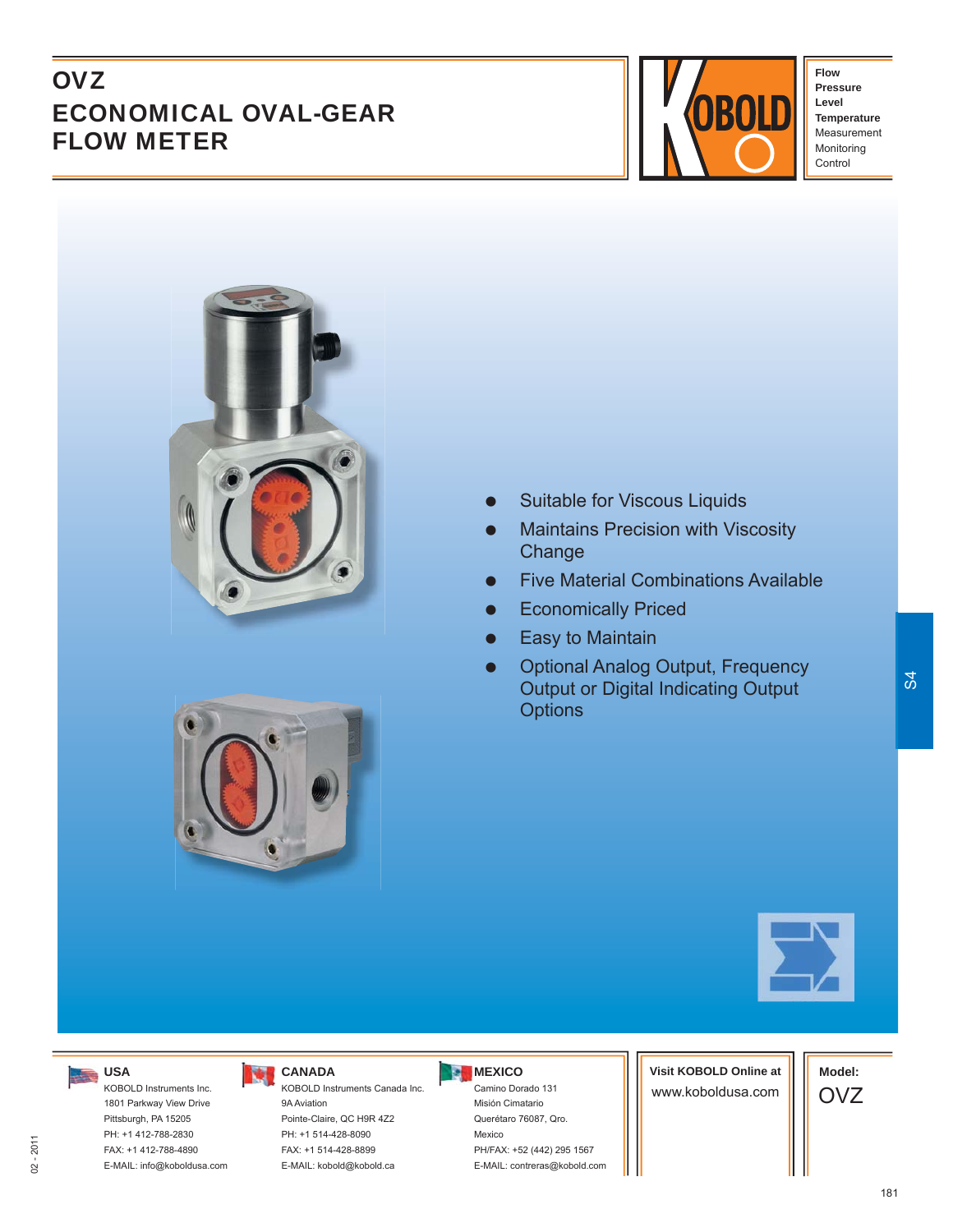

#### **Description**

KOBOLD OVZ flowmeters offer users the advantages of positive displacement technology at a rotameter price. Suitable for viscous media ranging from hydraulic oils to light gear oils, the OVZ eliminates problems associated with viscosity changes during operation.

The OVZ's cost conscious design allows for easy maintenance. Since the only wear components are the gears and their axles, the two step rebuild process can be performed in a few minutes with no recalibration required.

The OVZ is available with either Hall-effect, or inductive sensors, giving the user a selection of output signals. Available are NPN, PNP or Namur configurations ideal for connecting to a wide variety of controller devices, including KOBOLD's full line of frequency input devices. The OVZ is also available with analog, frequency, or digital indication output options.

Typical applications for the OVZ include central lubrication systems for paper machines, filling transmission fluid into gearboxes, and hydraulic systems. **KOBOLD OVZ Oval-Gear Flow Meter**





#### **Specifi cations**

| <b>Accuracy:</b>               | $+2.5%$ of f. s. |
|--------------------------------|------------------|
| Turn-Down:                     | 10:1             |
| <b>Viscosity Range:</b>        | 10 to 800 cSt    |
| <b>Required Filtration:</b>    | 30 micron filter |
|                                | recommended      |
| Temp. Range:                   | 14 to 176°F      |
|                                |                  |
| <b>Maximum Pressure Limits</b> |                  |
| Differential:                  | <b>15 PSI</b>    |
| <b>Static</b>                  |                  |
| Material I:                    | <b>145 PSIG</b>  |
| <b>Material II:</b>            | <b>145 PSIG</b>  |
| <b>Material III:</b>           | <b>230 PSIG</b>  |
| <b>Material IV:</b>            | <b>230 PSIG</b>  |
| <b>Material V:</b>             | 580 PSIG         |
|                                |                  |

## **Wetted Parts Oval Gears:** POM **Housing:** POM or

Axle: **Axle:** Stainless steel aluminum **Housing Cover:** POM, plexiglass aluminum, or polysulfone **O-Ring:** NBR, FKM, or EPDM

#### **Applications**

- Batching Systems
- Lubrication Circuits
- Hydraulic Systems
- Soap/Wax Dispensing
- Painting Systems
- Printing Presses

02 - 2011

2011  $\dot{8}$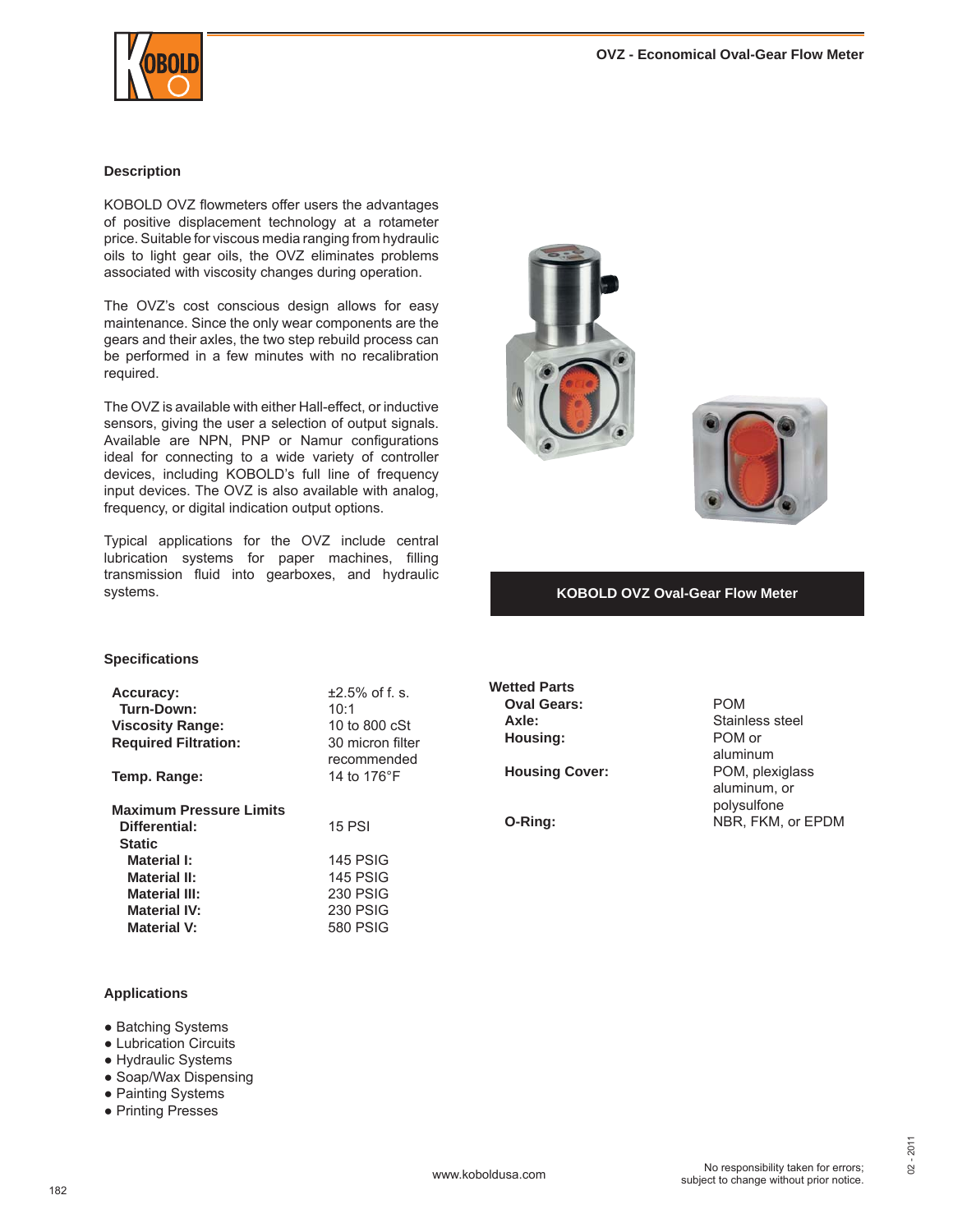

#### **Electronics**

| Frequency Output ( 1401;  1302;  1303)<br><b>Power Supply:</b><br><b>Power Consumption:</b><br><b>Pulse Output:</b>                       | $5-24$ $VDC$<br>Typically 10 mA<br>Hall effect sensor NPN,<br>asymmetrical, open collector,<br>max. 15 mA                                                          | <b>Power Supply:</b><br><b>Power Consumption: 15 mA</b><br><b>Pulse Output:</b><br><b>Electr. Connection:</b><br><b>Divisional Factor:</b>            | <b>Frequency Output with Frequency Divider (F390)</b><br>24 $V_{DC}$ ±20%<br>PNP, open collector, max. 25 mA<br>Connector M12x1<br>Acc. to customer specification |
|-------------------------------------------------------------------------------------------------------------------------------------------|--------------------------------------------------------------------------------------------------------------------------------------------------------------------|-------------------------------------------------------------------------------------------------------------------------------------------------------|-------------------------------------------------------------------------------------------------------------------------------------------------------------------|
| <b>Electr. Connection:</b>                                                                                                                | Connector socket<br>DIN 43650 ( 1401)<br>aluminium adapter box with<br>cable connection ( 1302)<br>aluminium cover box with<br>circular connector M12x1<br>(.1303) | Analog Output ( L343,  L443)<br><b>Power Supply:</b><br>Output:<br>Max. Load:<br><b>Electr. Connection:</b><br>Option:                                | 24 V <sub>DC</sub> ±20%<br>4-20 mA, 3-wire<br>$500 \Omega$<br>Connector M12x1 or DIN 43650<br>Plug-on display AUF-3000<br>(with DIN connector only)               |
| Frequency output ( 1304)<br><b>Power Supply:</b><br><b>Power Consumption:</b><br><b>Pulse Output:</b><br><b>Electr. Connection:</b>       | 18-30 $V_{DC}$<br>Typically 10 mA<br>PNP, asymmetrical,<br>open collector<br>max. 120 mA<br>2 m PVC cable                                                          | <b>Compact Electronics</b><br>Display:<br><b>Analog Output:</b><br><b>Switching Outputs:</b><br><b>Contact Operation:</b><br>Setting:                 | 3-digit LED<br>420 mA adjustable, max. 500 $\Omega$<br>1 (2) semiconductor PNP or<br>NPN, factory setting<br>N/C, N/O programmable<br>Via 2 keys                  |
| Frequency output ( 1305)<br><b>Power Supply:</b><br><b>Pulse Output:</b><br><b>Electr. Connection:</b>                                    | Nominal 8.2 $V_{DC}$<br>Namur, asymmetrical,<br>max. approx. 3.5 mA<br>(tvp. 0.5 mA)<br>2 m PVC cable                                                              | <b>Power Supply:</b><br><b>Electr. Connection:</b><br><b>Pointer Indication with Analog Output</b><br>Housing:<br>Indication:<br><b>Power Supply:</b> | 24 $V_{DC}$ ±20%, 3-wire, appr. 100 mA<br>Connector M12x1<br>Aluminum<br>Moving coil instrum., 240° indication<br>24 V <sub>DC</sub> ±20%                         |
| <b>Frequency Output (F300)</b><br><b>Power Supply:</b><br><b>Power Consumption:</b><br><b>Pulse Output:</b><br><b>Electr. Connection:</b> | 12-28 V <sub>DC</sub><br>10 $mA$<br>PNP, open collector, max. 25 mA<br>Connector M12x1                                                                             | Output:<br>Max. Load:<br><b>Electr. Connection:</b>                                                                                                   | 4-20 mA, 3-wire<br>$250 \Omega$<br>Connector M12x1<br>** Totalizing and Batching Electronics available upon request**                                             |

### **Electrical Connection**

**OVZ-...I401 OVZ-...I302 OVZ-...I303**











**OVZ-...I304 OVZ-...I305 OVZ-...L443**

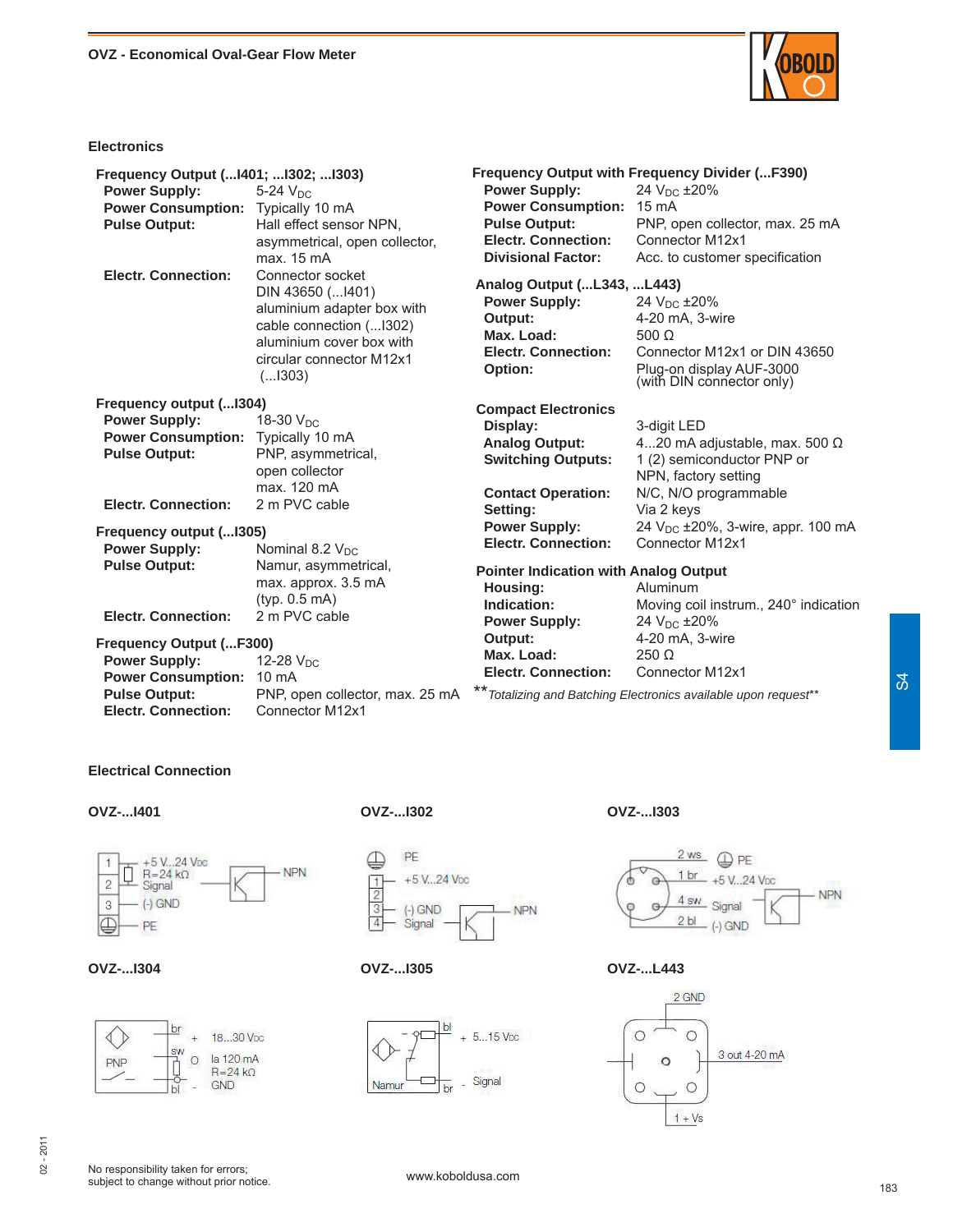

### **Electrical Connection**

**OVZ-...F.., OVZ-...Z.., OVZ-...L3.. OVZ-...C..**



#### **Pressure Losses (POM PLastic Housing)**



#### **Pressure Losses (Aluminum Housing)**















 $10$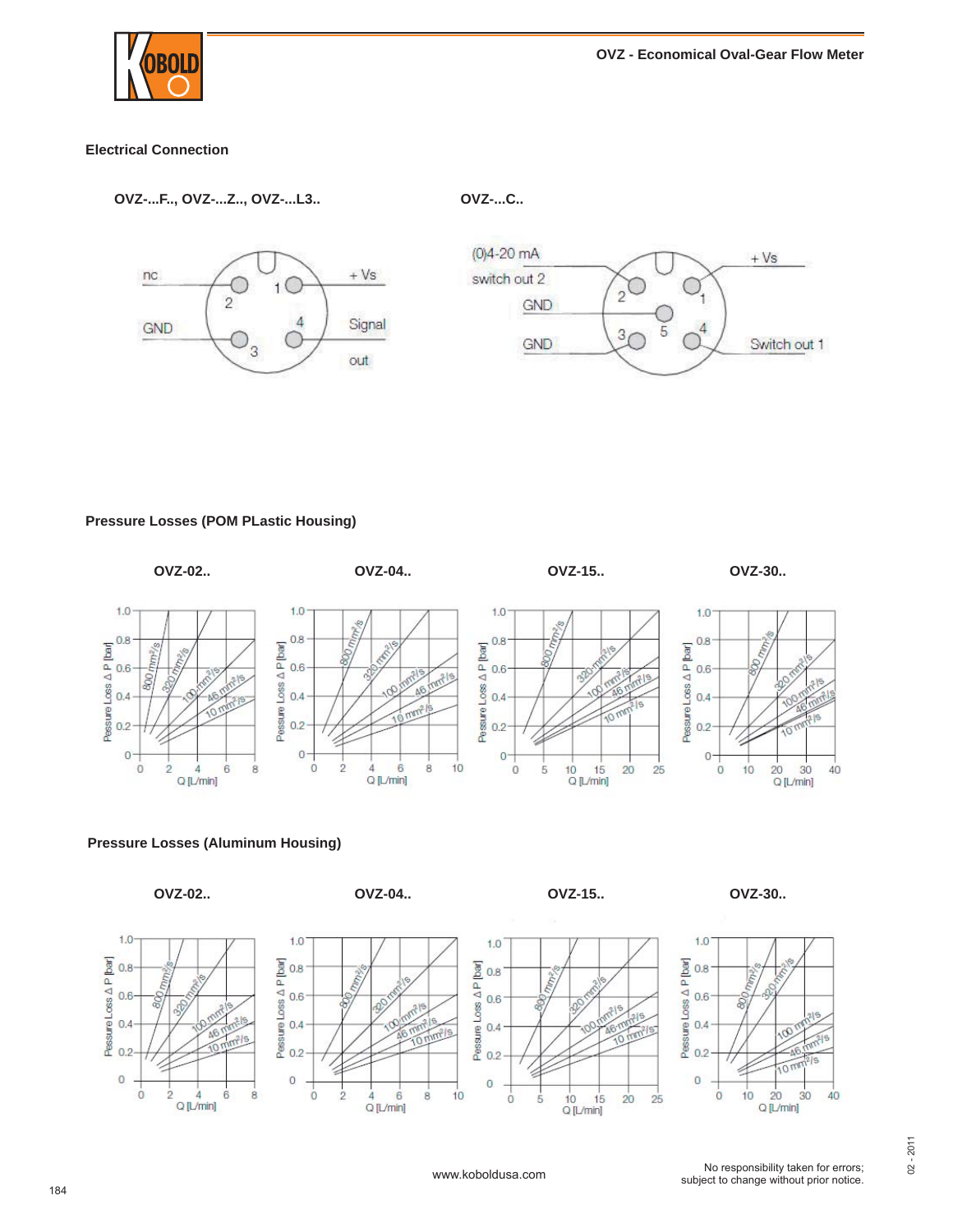

#### **Order Details for POM Plastic Housing (Example: OVZ-02 1 N2 N I304)**

| Rated Measuring Range <sup>1)</sup><br>[GPM] |                |               | Imp.          | <b>Model</b>                         | Cover         | <b>Connection</b> | O-ring                          |                        |
|----------------------------------------------|----------------|---------------|---------------|--------------------------------------|---------------|-------------------|---------------------------------|------------------------|
| 10 cSt                                       | <b>100 cSt</b> | 320 cSt       | 800 cSt       | Gallon <sup>2</sup><br><b>Number</b> |               | <b>Material</b>   |                                 | <b>Material</b>        |
| $0.08 - 2.1$                                 | $0.08 - 2.1$   | $0.05 - 1.3$  | $0.03 - 0.53$ | 1623                                 | <b>OVZ-02</b> |                   | $G2 = G 1/4$<br>$N2 = 1/4" NPT$ |                        |
| $0.11 - 2.6$                                 | $0.11 - 2.6$   | $0.08 - 2.1$  | $0.04 - 1.1$  | 847                                  | <b>OVZ-04</b> | $1 = POM$         | $G2 = G 1/4$<br>$N2 = 1/4" NPT$ | $N = NBR$<br>$V = FKM$ |
| $0.26 - 6.6$                                 | $0.26 - 6.6$   | $0.26 - 6.6$  | $0.11 - 2.6$  | 199                                  | OVZ-15        | $2 = PMMA$        | $G4 = G 1/2$<br>$N4 = 1/2" NPT$ | $E = EPDM$             |
| $0.42 - 10.6$                                | $0.42 - 10.6$  | $0.42 - 10.6$ | $0.25 - 6.34$ | 106                                  | OVZ-30        |                   | $G5 = G 3/4$<br>$N5 = 3/4" NPT$ |                        |

 $1)$  Maximum pressure loss at maximum rated flow is 14.5 PSIG

 $^{2)}$  Hz = Imp./Gallon x Gallon/min/60

#### **Order Details for Aluminum Housing (Example: OVZ-02 5 N2 V I303)**

|               | Rated Measuring Range <sup>1)</sup> | [GPM]         |               | Imp.                            | <b>Model</b> | Cover                   | <b>Connection</b>               | O-ring                 |
|---------------|-------------------------------------|---------------|---------------|---------------------------------|--------------|-------------------------|---------------------------------|------------------------|
| 10 cSt        | 100 cSt                             | 320 cSt       | 800 cSt       | Gallon $^{2)}$<br><b>Number</b> |              | <b>Material</b>         |                                 | <b>Material</b>        |
| $0.08 - 2.1$  | $0.08 - 2.1$                        | $0.07 - 1.74$ | $0.03 - 0.79$ | 1379                            | OVZ-02       |                         | $G2 = G 1/4$<br>$N2 = 1/4" NPT$ |                        |
| $0.11 - 2.6$  | $0.11 - 2.6$                        | $0.11 - 2.64$ | $0.07 - 1.19$ | 768                             | OVZ-04       | $3 = PMMA$<br>$4 = PSU$ | $G2 = G 1/4$<br>$N2 = 1/4" NPT$ | $N = NBR$<br>$V = FKM$ |
| $0.26 - 6.6$  | $0.26 - 6.6$                        | $0.24 - 6.08$ | $0.13 - 3.30$ | 176                             | OVZ-15       | $5 = ALU$               | $G4 = G 1/2$<br>$N4 = 1/2" NPT$ | $E = EPDM$             |
| $0.42 - 10.6$ | $0.42 - 10.6$                       | $0.34 - 8.85$ | $0.21 - 5.28$ | 98                              | OVZ-30       |                         | $G5 = G 3/4$<br>$NS = 3/4" NPT$ |                        |

 $<sup>1)</sup>$  Maximum pressure loss at maximum rated flow is 14.5 PSIG</sup>

 $^{2)}$  Hz = Imp./Gallon x Gallon/min/60

#### **Output/Electronic**

#### **Frequency Output**

**I401** = Frequency output NPN, DIN connector 43650

**I302** = Frequency output NPN, cable connection

**I303\*\*** = Frequency output NPN, connector M12x1

**I304\*\*\*** = Frequency output PNP, 2 m PVC cable

**F300** = Frequency output PNP, connector M12x1

**F390** = Frequency divider adjusted PNP, connector M12x1

#### **Analog Output**

**L343** = 4-20 mA output, 3-wire, M12x1 plug connector **L443** = 4-20 mA output, 3-wire, DIN4 connector 43650

#### **Compact Electronics\***

**C30R** = LED display, 2x open collector, PNP, plug connector M12x1 **C30M** = LED display, 2x open collector, NPN, plug connector M12x1 **C34P** = LED display, 4-20 mA, 1x open coll., PNP, plug con. M12x1 **C34N** = LED display, 4-20 mA, 1x open coll., NPN, plug con. M12x1

#### **Pointer indication\***

**Z340** = 240° pointer indication, 4-20 mA, plug connector M12x1

\*Please specify flow direction in writing

\*\*Available only with Aluminum Housing

\*\*\*Available only with POM Plastic Housing

### **Plug-on Display**

for model **OVZ...L443** (with 4 -20 mA output and DIN plug connector)

| <b>Description</b>                                                                            | Order<br><b>Number</b> |
|-----------------------------------------------------------------------------------------------|------------------------|
| 3-position LED, Plug connector DIN 43 650,<br>3-wire, Power supply through analogue<br>output | <b>AUF-3000</b>        |

Note: To place an order

- 1. Select the flow meter order no.
- 2. Select the desired output/electronic

02 - 2011

2011  $\overline{c}$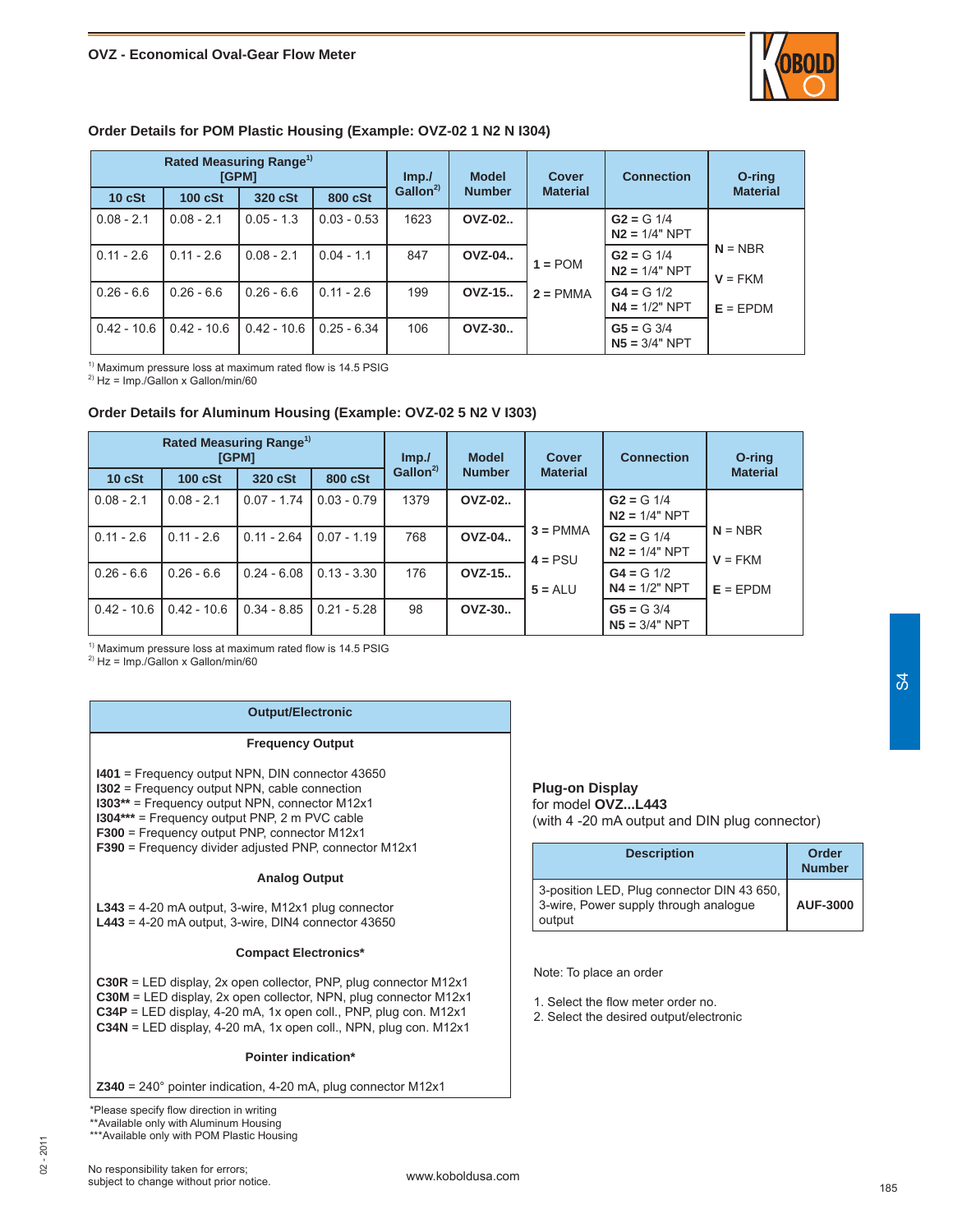

#### **Dimensions**

### **OVZ-...I401**



| Range         | G     | н     | F (per Body Materials) |                  |       |       |
|---------------|-------|-------|------------------------|------------------|-------|-------|
|               |       |       |                        | $\boldsymbol{c}$ | 3/4   | 5     |
| <b>OVZ-02</b> | 267"  | 2.67" | 177"                   | 177"             | 171"  | 1.61" |
| <b>OVZ-04</b> | 267"  | 267"  | 1.93"                  | 1.93"            | 1.85" | 1.75" |
| <b>OVZ-15</b> | 3.90" | 3.90" | 2.80"                  | 2.87"            | 2.80" | 2.60" |
| <b>OVZ-30</b> | 4.59" | 4.59" | 3.33"                  | 3.44"            | 3.39" | 3.13" |

#### **OVZ-...I302, OVZ-...I303**



Dimensions (mm)

| Range         | G     | н     | F (per Body Materials) |                |        |       |
|---------------|-------|-------|------------------------|----------------|--------|-------|
|               |       |       |                        | $\overline{2}$ | 3/4    | 5     |
| <b>OVZ-02</b> | 2.67" | 2.67" | 1.77"                  | 1 77"          | 1 7 1" | 1.61" |
| <b>OVZ-04</b> | 2.67" | 267"  | 1.93"                  | 1.93"          | 1.85"  | 1.75" |
| <b>OVZ-15</b> | 3.90" | 3.90" | 2.80"                  | 2.87"          | 2.80"  | 2.60" |
| <b>OVZ-30</b> | 4.59" | 4.59" | 3.33"                  | 3.44"          | 3.39"  | 3.13" |

#### **OVZ-...I304, OVZ-...I305**



| Range    | <b>PNP</b> |       | <b>NAMUR</b> |       |       | <b>PNP/NAMUR</b> |
|----------|------------|-------|--------------|-------|-------|------------------|
|          | A          | в     | C            | D     | G     | н                |
| $OVZ-02$ | 0.85"      | 0.53" | 0.65"        | 0.53" | 2.67" | 2.67"            |
| $OVZ-04$ | 0.83"      | 0.55" | 0.63"        | 0.55" | 2.67" | 2.67"            |
| $OVZ-15$ | 0.75"      | 0.63" | 0.55"        | 0.63" | 3.90" | 3.90"            |
| $OVZ-30$ | 0.67"      | 0.71" | 0.47"        | 0.71" | 4.59" | 4.59"            |

02 - 2011

 $02 - 2011$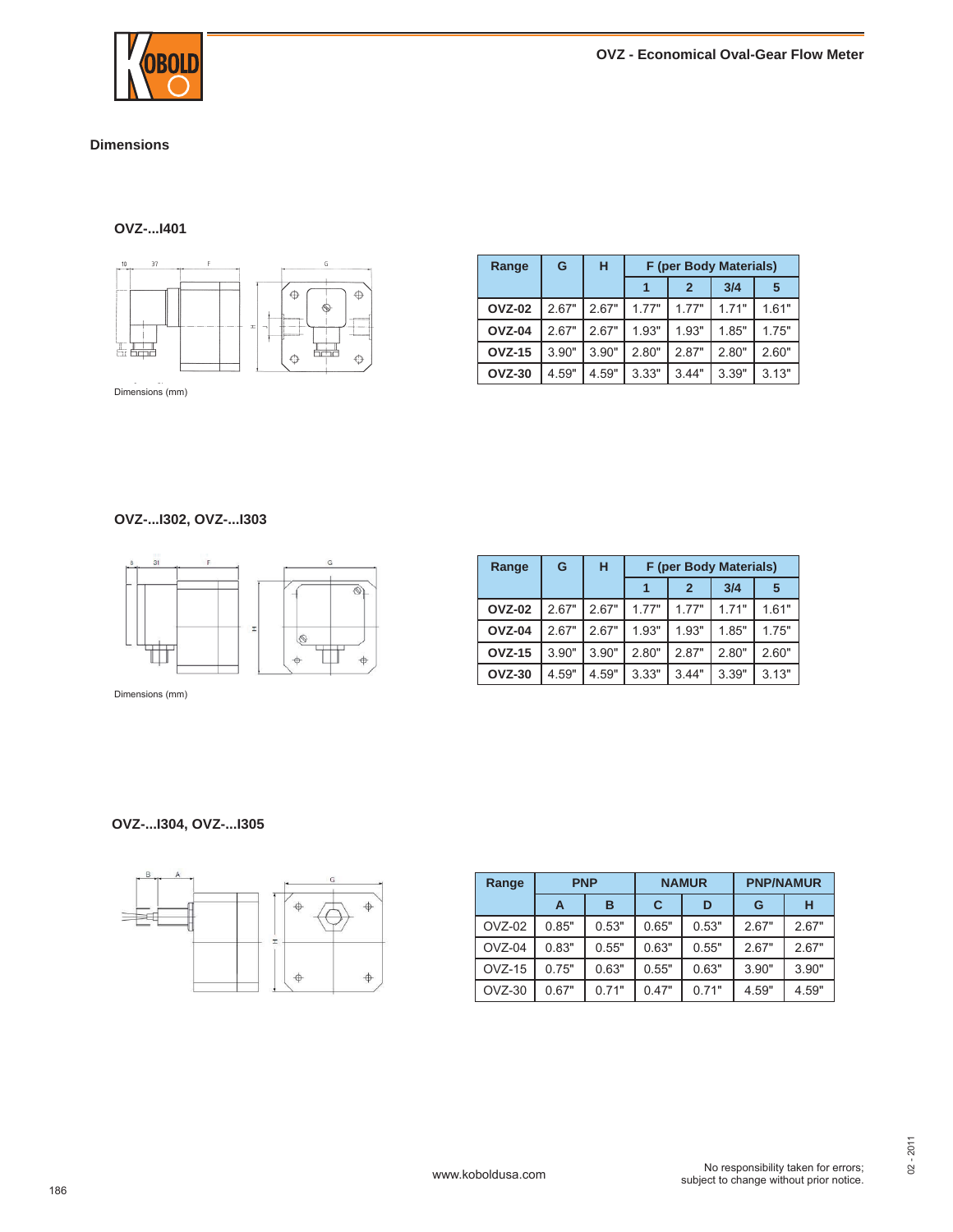### **OVZ with Frequency or Analog Output**

#### **Dimensions**







**OVZ-...L3.. OVZ-...F3.. OVZ-...L443 with AUF-3000**



#### **Plastic Housing (POM)**

| <b>Description</b> | $\mathbf{A}$ | в     | C     |
|--------------------|--------------|-------|-------|
| $OVZ-021 = POM$    | 0.51"        | 1.77" | 2.68" |
| $OVZ-022 = PMMA$   | 0.51"        | 1.77" | 2.68" |
| $OVZ-04$ 1 = POM   | 0.54"        | 1.93" | 2.68" |
| $OVZ-042 = PMMA$   | 0.54"        | 1.93" | 2.68" |
| $OVI-151 = POM$    | 0.62"        | 2.80" | 3.90" |
| $OVZ-152 = PMMA$   | 0.62"        | 2.87" | 3.90" |
| $OVI-301 = POM$    | 0.69"        | 3.33" | 4.69" |
| $OVZ-302 = PMMA$   | 0.69"        | 3.44" | 4.69" |

#### **Aluminum Housing (ALU)**

| <b>Description</b> | A     | в     | C     |
|--------------------|-------|-------|-------|
| $OVZ-023 = PMMA$   | 0.45" | 1.72" | 2.68" |
| $OVZ-02$ 4 = PSU   | 0.45" | 1.72" | 2.68" |
| $OVZ-025 = ALU$    | 0.45" | 1.62" | 2.68" |
| $OVZ-043 = PMMA$   | 0.45" | 1.85" | 2.68" |
| $OVZ-04$ 4 = PSU   | 0.45" | 1.85" | 2.68" |
| $OVZ-045 = ALU$    | 0.45" | 1.75" | 2.68" |
| $OVZ-153 = PMMA$   | 0.53" | 2.80" | 3.90" |
| $OVZ-15$ 4 = PSU   | 0.53" | 2.80" | 3.90" |
| $OVZ-155 = ALU$    | 0.53" | 2.60" | 3.90" |
| $OVZ-303 = PMMA$   | 0.62" | 3.39" | 4.69" |
| $OVZ-30$ 4 = PSU   | 0.62" | 3.39" | 4.69" |
| $OVZ-305 = ALU$    | 0.62" | 3.13" | 4.69" |



02 - 2011

 $02 - 2011$